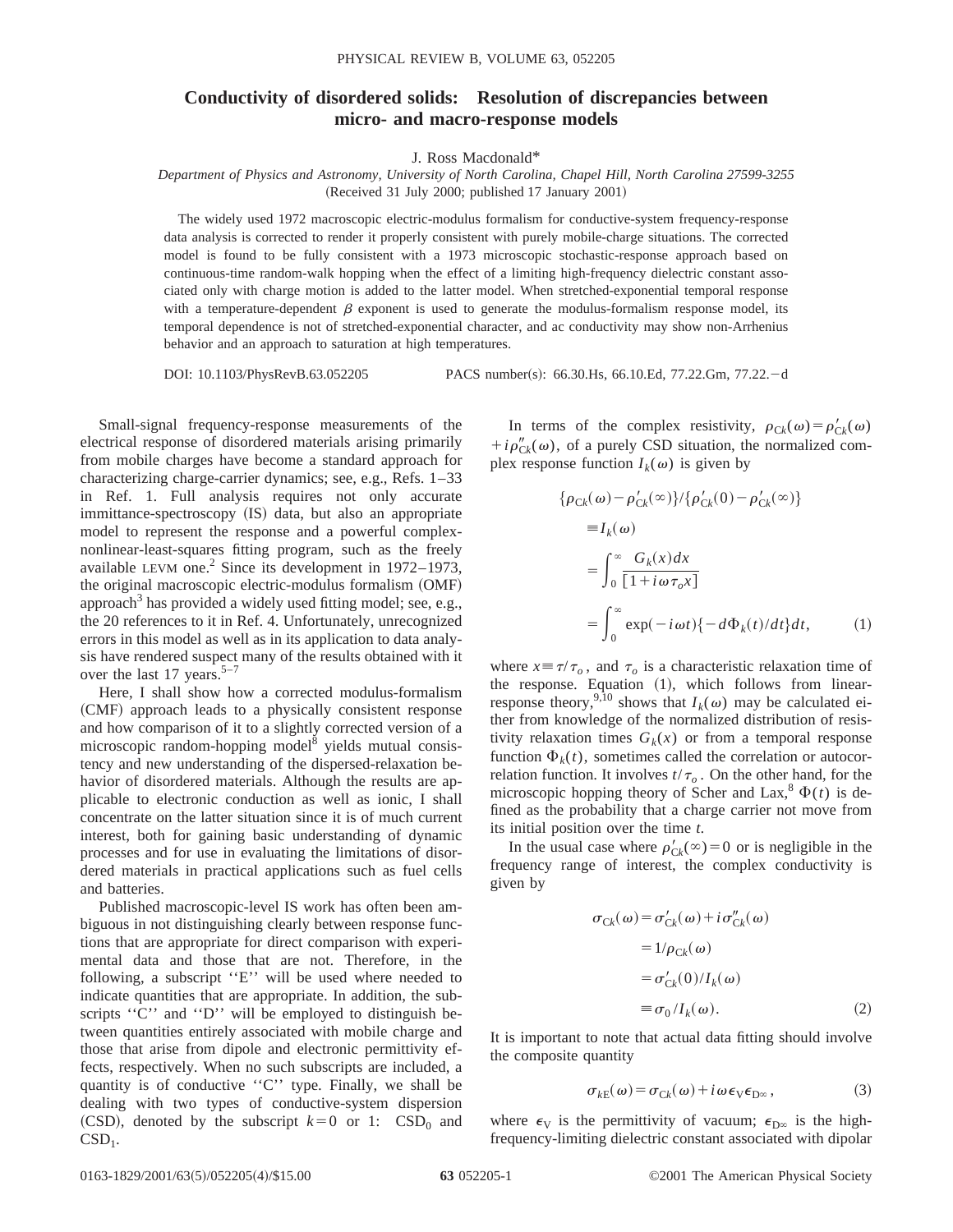and electronic vibrational polarization, present even in the absence of mobile charge; and we assume the absence of dielectric-system dispersion in the frequency range of interest.<sup>5–7</sup> The usual expression for  $\sigma_0$  is<sup>11,12</sup>

$$
\sigma_0 = \left[\gamma N (q d)^2 / 6k T\right] / \tau_H,\tag{4}
$$

appropriate for low relative charge-carrier concentrations, here taken as cations. Then *N* is the total cation density;  $\gamma$  is the fraction of mobile ions; *q* is the cation charge; *d* is the mean hop distance for a hopping ion; and  $\tau$ <sup>H</sup> is a thermally activated hopping time, discussed below.

The *m*th moments of the normalized  $G_k(x)$  distribution are given by

$$
\langle \tau^m \rangle_k \equiv \tau_o^m \langle x^m \rangle_k \equiv \tau_o^m \int_0^\infty x^m G_k(x) dx, \tag{5}
$$

and we may also express the first moment or mean value of  $\tau$  for the  $k=0$  situation as

$$
\langle \tau \rangle_0 = \int_0^\infty t \{ -d\Phi_0(t)/dt \} dt = \int_0^\infty \Phi_0(t) dt.
$$
 (6)

Note that  $\langle x^m \rangle_k$  is a dimensionless quantity which depends only on the shape of the distribution and is independent of  $\tau_{o}$  .

The macroscopic OMF analysis, expressed in terms of the present notation, leads to an expression for the response at the electric-modulus level,  $M_{\text{Cl}}(\omega) \equiv i \omega \epsilon_{\text{V}} \rho_{\text{Cl}}(\omega)$  $=M'_{\text{Cl}}(\omega)+iM''_{\text{Cl}}(\omega)$ , by starting with the  $I_0(\omega)$  response. The result at the complex conductivity level is

$$
\sigma_{\text{C1}}(\omega) = i \omega \epsilon_{\text{V}} / M_{\text{C1}}(\omega) = i \omega \epsilon_{\text{V}} \epsilon_{\text{D}\infty} / [1 - I_0(\omega)], \quad (7)
$$

where  $M_{\text{Cl}}(\infty)$  was identified as  $1/\epsilon_{\text{D}\infty}$ .<sup>3</sup> In later applications of the OMF,  $\epsilon_{\infty}$  has generally been used in place of  $\epsilon_{D^{\infty}}$ , but this is misleading, as discussed below. The  $\omega \rightarrow 0$  limit of Eq.  $(7)$  may be readily shown to be<sup>3,5</sup>

$$
\sigma_0 = \epsilon_V \epsilon_{D^\infty} / \langle \tau \rangle_0, \tag{8}
$$

a widely used but inappropriate result.

To obtain a specific form for  $I_0(\omega)$ , Macedo *et al.*<sup>3</sup> used Eq.  $(1)$  with the felicitous choice

$$
\Phi_0(t) = \exp\{- (t/\tau_o)^{\beta_0},\tag{9}
$$

the stretched-exponential function involving the shape parameter  $\beta_0$ , with  $0 < \beta_0 \le 1$ . The resulting *I*<sub>0</sub>( $\omega$ ) is a Kohlrausch-Williams-Watts (KWW) response model, the KWW<sub>0</sub>.<sup>13</sup> Although  $I_k(\omega)$  cannot be expressed in closed form except for a few fractional values of  $\beta_k$ , very accurate approximations for both  $KWW_0$  and  $KWW_1$  responses are included in LEVM for arbitrary  $\beta_k$ , thus allowing direct fitting of experimental data to a KWW model. When the  $KWW<sub>0</sub>$  model is used in Eqs. (2) and (3) for fitting experimental data, it leads to an estimate of  $\beta_0$ , but generally does not yield as good a fit as does the  $KWW<sub>1</sub>$  CMF response model involving  $\beta_1 \approx 1 - \beta_0$ .<sup>6,7</sup>

There are several problems with the  $CSD<sub>1</sub>$  OMF model of Eq.  $(7)$ . The authors and later users apparently did not recognize that the  $k=1$  complex dielectric constant, given by  $\epsilon_{\text{Cl}}(\omega) \equiv 1/M_{\text{Cl}}(\omega) = \epsilon'_{\text{Cl}}(\omega) - i \epsilon''_{\text{Cl}}(\omega)$ , involved a nonzero value of  $\epsilon'_{C1}(\infty) \equiv \epsilon_{C1\infty} \neq \epsilon_{D\infty}$ , so that  $\epsilon_{\infty E} = \epsilon_{\infty} = \epsilon_{C1\infty}$  $+ \epsilon_{D\infty}$ . In addition, they did not distinguish between  $M_{\text{Cl}}(\omega)$  and the  $M_{\text{Cl}}(\omega)$  which follows from the combination of Eqs.  $(3)$  and  $(7)$ . Finally, actual calculation of  $M'_{\text{Cl}}(\infty)$  yields  $1/\epsilon_{\text{Cl}\infty}$ ,<sup>5</sup> thus showing that such quantities as  $M_{\text{Cl}}(\omega)$  arise directly from pure conductive-system charge motion alone. It follows that for the CMF (Refs.  $5, 6$ )

$$
\sigma_0 = \epsilon_V \epsilon_{C1\infty} / \langle \tau \rangle_{01} \equiv \epsilon_V \epsilon_{C1\infty} / (\tau_o \langle x \rangle_{01}), \quad (10)
$$

and

$$
\sigma_{\text{Cl}}(\omega) = \sigma_0 / I_1(\omega)
$$
  
=  $i \omega \epsilon_{\text{V}} \epsilon_{\text{Cl}\omega} / [1 - I_{01}(\omega)]$   
=  $i \omega \sigma_0 \tau_o \langle x \rangle_{01} / [1 - I_{01}(\omega)].$  (11)

The subscript 01 has been included here to indicate that although  $\langle x \rangle_{01}$ , for example, involves the  $k=0$   $G_k(x)$  distribution, it is now associated with the  $k=1$  response, and thus properly must involve a  $k=1$  shape parameter  $\beta_1$  rather than the  $k=0$  parameter  $\beta_0$ . If  $I_{01}(\omega)$  is calculated from the  $\Phi_{01}(t)$  stretched exponential, then the KWW<sub>1</sub> response is given by Eq. (11). It is noteworthy that the associated  $\Phi_1(t)$ response is not of stretched-exponential character, however.14,15

In an effort to justify the presence of  $\epsilon_{\infty}$  (actually  $\epsilon_{D\infty}$ , since the existence of  $\epsilon_{C1\infty}$  was unrecognized) in the OMF approach, Ngai and León<sup>4</sup> have argued that  $\epsilon_{\infty}$  inevitably enters in macroscopic measurements. This is certainly true, and it is the reason that  $\epsilon_{D^\infty}$  is present in Eq. (3). But their approach to producing a  $\sigma(\omega)$  expression which arises "entirely from the motion of ions'' by subtracting the term  $i\omega \epsilon_{V} \epsilon_{\infty}$  from the OMF  $\sigma$ -level expression, one which intrinsically includes  $\epsilon_{\infty} = \epsilon_{D\infty}$ , fails. On the other hand, it is not surprising that a proper mobile-charge theory should yield only conductive-system quantities, such as the  $\epsilon_{C1\infty}$  in the CMF and in all the results of the microscopic theory of Scher and Lax.<sup>8</sup>

In recent correspondence,  $^{16}$  Leon has stated, "In my opinion, 'relaxing' mobile charges feel the total high-frequency permittivity in the medium . . . .'' I agree, provided that he is referring to  $\epsilon_{D^\infty}$  rather than to  $\epsilon_\infty$  (which could be selfreferential). But for situations where  $\tau_o$  is thermally activated, it is the activation energy itself that one would expect might depend on  $\epsilon_{D^\infty}$ . In fact, as mentioned in Ref. 8, a formula given for the activation energy of low-compensated semiconductors is proportional to  $1/\epsilon_{\text{D}\infty}$ . It seems plausible that some similar or possibly lesser dependence involving screened Coulomb interactions should be present in the activation energy of  $\tau$ <sub>o</sub> for ionic hopping, but there appears to be no justification for the direct presence of  $\epsilon_{D^\infty}$  or  $\epsilon_\infty$  in the OMF expressions of Eqs.  $(7)$  and  $(8)$ , since neither follows consistently from a mobile-charge-only analysis.

We are now ready to compare the CMF with the stochastic transport model (STM) of Ref. 8. In terms of the present notation, the STM leads to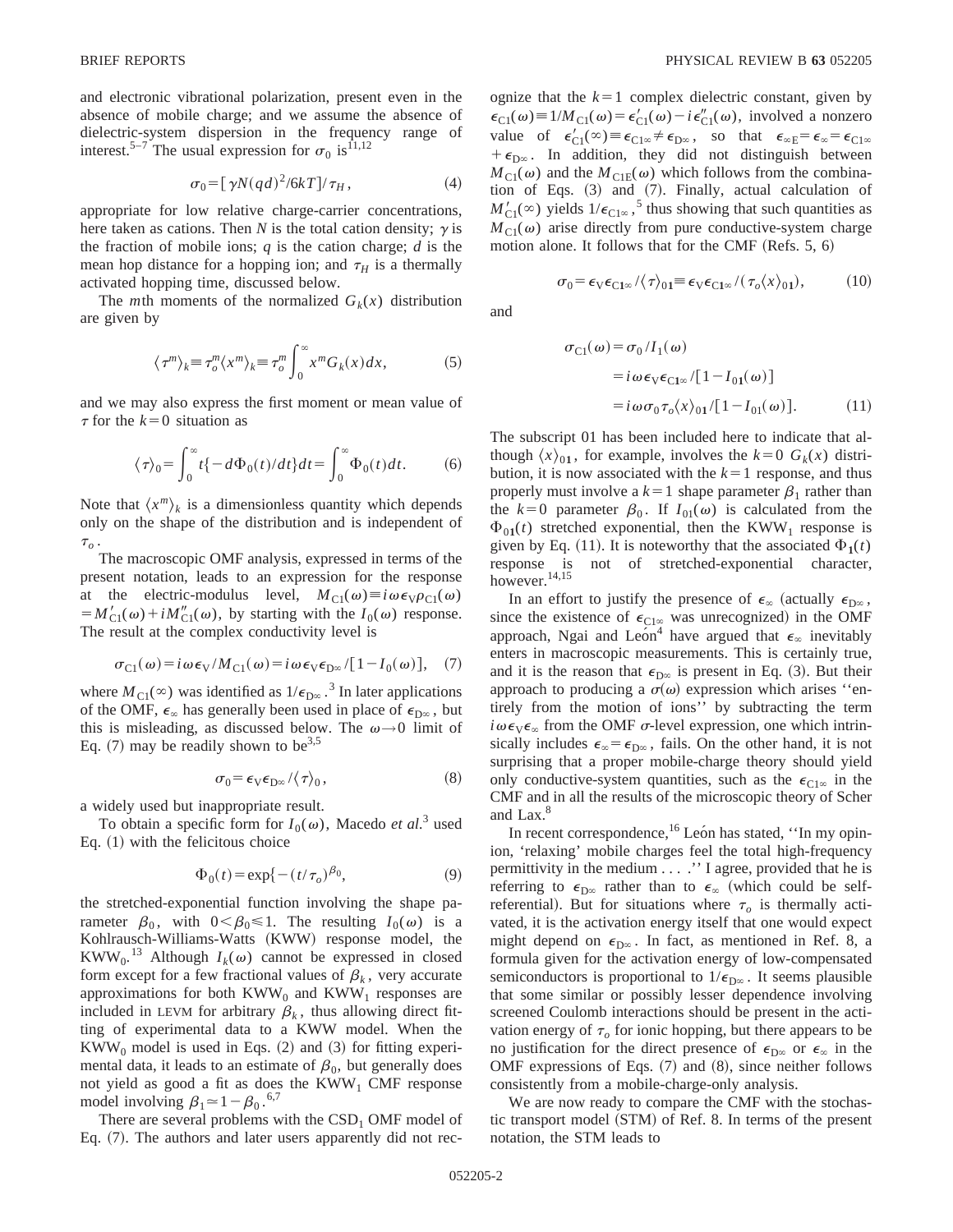$$
\sigma_0 = \left[\gamma N (q d)^2 / 6k T\right] / \langle \tau \rangle_{01},\tag{12}
$$

where Scher and Lax used the first part of Eq.  $(6)$  and identified their resulting  $\tau_H = \langle \tau \rangle_{01}$  as the mean time for a hop, or the mean waiting time. We see that it is also the mean relaxation time for the  $k=0$  distribution involving the  $k=1$  value of the shape parameter. Note that Eqs.  $(10)$  and  $(12)$  yield the important result

$$
\epsilon_{C1\infty} = [\gamma N (q d)^2 / 6k T \epsilon_V], \tag{13}
$$

showing that  $\epsilon_{C1\infty}$  should be proportional to  $T^{-1}$  when  $\gamma$  is constant, in rough agreement with LEVM fitting of  $Na<sub>2</sub>O·SiO<sub>3</sub> data.<sup>6</sup>$ 

An expression identical to that of Eq.  $(13)$  except with 3 instead of 6 was recently published by Sidebottom.<sup>12</sup> But Sidebottom did not use the MF, and his derivation was quite different from that leading to Eq.  $(13)$ . Further, he identified his result as  $\Delta \epsilon = \epsilon_0 - \epsilon_{\infty}$ , actually equal to  $\epsilon_{0E} - \epsilon_{D\infty E} = \epsilon_0$ for  $k=0.5,14$  Note that although the CMF  $\epsilon_{C10}$  is quite different from  $\epsilon_{C1\infty}$ ,  $[\epsilon_{C0}(0)]_{01}$  actually equals  $\epsilon_{C1\infty}$ , because  $G_1(x) = xG_{01}(x)/\langle x \rangle_{01}$ .<sup>6</sup> For  $k = 1$ , however,  $\Delta \epsilon = \epsilon_{C10E}$  $-\epsilon_{\infty E}=\epsilon_{C10}-\epsilon_{C1^{\infty}}$ .

When one uses Eq.  $(13)$  in the complex conductivity STM result of Ref. 8, specialized for the situation where the spatial and temporal distributions of each hop are considered independent of each other, it becomes just

$$
\sigma_{\text{STM}}(\omega) = i \omega \epsilon_{\text{V}} \epsilon_{\text{Cl}\infty} [I_{01}(\omega) / \{1 - I_{01}(\omega)\}, \qquad (14)
$$

not quite the same as the CMF result of Eq.  $(11)$ . In fact, however, it can be readily shown that this expression has exactly the same real part as that of Eq.  $(11)$ , but a different imaginary part. To make them exactly equal, it is only necessary to add the effect of the capacitance  $\epsilon_{C1\infty}$ , namely,  $i\omega \epsilon_{\text{V}} \epsilon_{\text{Cl}\infty}$  to the Eq. (14) response function. Then  $\epsilon_{\text{STM}\infty}$ E  $= \epsilon_{C1\infty} + \epsilon_{D\infty}$ , instead of just  $\epsilon_{D\infty}$ . Since the CMF  $I_{01}(\omega)$ function of Eqs.  $(11)$  and  $(14)$  satisfies the Kronig-Kramers relations at the complex resistivity level, this minor change makes the corrected STM also do so. The resulting detailed agreement established here between the present corrected macro and micro approaches, but not possible using the  $OMF<sub>1</sub><sup>4</sup>$  justifies them both and underlines the importance and appropriateness of the resulting joint micro-macro model for

\*Email address: macd@email.unc.edu

<sup>3</sup>P. B. Macedo, C. T. Moynihan, and R. Bose, Phys. Chem. Glasses 13, 171 (1972); C. T. Moynihan, L. P. Boesch, and N. L. Laberge, *ibid.* **14**, 122 (1973).

analyzing relaxation in disordered materials. An important conclusion is that since the STM does not involve long-range Coulomb charge interactions, good fits with the macroscopic  $KWW<sub>1</sub>$  CMF response model, as often found for disordered glasses,  $5-7.15$  indicate that such interactions are then unimportant.

We have already mentioned that there is some evidence that  $\epsilon_{C1\infty}$  ~ 1/*T* as in Eq. (13), but accurate estimation of  $\epsilon_{C1\infty}$ (and  $\epsilon_{D\infty}$ ) requires complex-nonlinear-least-squares fitting of the full data, taking proper account of both  $\epsilon_{D\infty}$  and possible electrode effects  $(e.g., Refs. 6,7,15,17)$ . Work in progress shows that CMF fits of various experimental data sets for different materials yield consistent results, while fitting with the OMF, where no separate  $\epsilon_{D^\infty}$  parameter is included, usually yields not only poorer fits but inconsistent estimates of  $\beta_1$  from separate fits of  $\sigma'_{\text{dat}}(\omega)$  and  $M_{\text{dat}}(\omega)$  or  $M''_{\text{dat}}(\omega)$ . Since the presence or absence of  $\epsilon_{D\infty}$  does not affect  $\sigma'_{dat}(\omega)$ , such inconsistency is a crucial indicator of the inappropriateness of the OMF.

Plotting of an experimental data set at the modulus level,  $M_{\text{dat}}(\omega)$ , generally shows a peak of  $M''_{\text{dat}}(\omega)$  at  $\omega = \omega_{\text{mp}}$ ,  $M''_{\text{dat}}(\omega_{\text{mp}})$ , and a limiting value of  $M'_{\text{dat}}$ ,  $M'_{\text{dat}\infty} = 1/\epsilon_{\infty}$  $=1/[\epsilon_{C1\infty}+\epsilon_{D\infty}]$ , at much higher frequencies. Surprisingly, data for different materials show that  $M''_{\text{dat}}(\omega_{\text{mp}})$  may decrease, increase, or remain constant as the measurement temperature increases (e.g., Ref. 18). Thus, it is not proportional to  $M_{\text{data}}'$ , but simulation shows that for data with constant  $\epsilon_{C1\infty}$ , where only  $\beta_1$  varies,  $M''_{C1E} (\omega_{\rm mp})/\beta_1$  is approximately constant for  $0.4 \leq \beta_1 \leq 0.6$ . Detailed fitting is needed, however, to elucidate the various interactions properly.

Finally, for the  $KWW_1$  response, the preexponential term of the  $\sigma_0$  expression of Eq. (12) is proportional to  $\beta_1$ /{ $T\Gamma(1/\beta_1)$ }, where  $\Gamma$  is the Euler gamma function. When  $\beta_1$  increases toward unity as *T* increases, this term not only leads to a better Arrhenius fit of  $\sigma_0(T)$  with a  $T^{-2}$ preexponent expression rather than with a  $T^{-1}$  one, but  $\sigma_0(T)$  tends toward non-Arrhenius saturation at high temperatures, a different cause for limiting high-temperature conductivity, which can be deleterious in practical applications, than that associated with low- $\tau$  cutoff of the  $G_1(x)$ distribution at constant  $\beta_1$ .<sup>14</sup>

- <sup>6</sup> J. R. Macdonald, J. Non-Cryst. Solids **212**, 95 ~1997!; *ibid.* **220**, 107(E) (1997).
- $7$  J. R. Macdonald, Solid State Ionics 133, 79  $(2000)$ .
- 8H. Scher and M. Lax, Phys. Rev. B **7**, 4491 ~1972!; *ibid.* **7**, 4502  $(1973).$
- <sup>9</sup> J. R. Macdonald and M. K. Brachman, Rev. Mod. Phys. **28**, 393  $(1956).$
- 10C. P. Lindsey and G. D. Patterson, J. Chem. Phys. **73**, 3348  $(1980).$
- <sup>11</sup>H. Jain, J. Non-Cryst. Solids **66**, 517 (1984).
- $12$ D. L. Sidebottom, Phys. Rev. Lett. **82**, 3653 (1999).
- <sup>13</sup> R. Kohlrausch, Ann. Phys. (Leipzig) 91 (2), 179 (1854); G. Williams and D. C. Watts, Trans. Faraday Soc. 66, 80 (1970).
- <sup>14</sup> J. R. Macdonald, J. Appl. Phys. **84**, 812 (1998). The word ''out''

<sup>&</sup>lt;sup>1</sup> K. L. Ngai and R. W. Rendell, Phys. Rev. B  $61$ , 9393 (2000).

<sup>2</sup> J. R. Macdonald and L. D. Potter, Jr., Solid State Ionics **23**, 61  $(1987)$ . The new version 7.11 of LEVM may be downloaded at no cost from http://www.physics.unc.edu/~macd/. It includes an extensive manual, executable programs, and full source code. More information about LEVM is provided at this internet address.

<sup>&</sup>lt;sup>4</sup> K. L. Ngai and C. Leon, Phys. Rev. B **60**, 9396 (1999).

<sup>5</sup> J. R. Macdonald, J. Non-Cryst. Solids **197**, 83 ~1996!; *ibid.* **204**, 309(E) (1996).